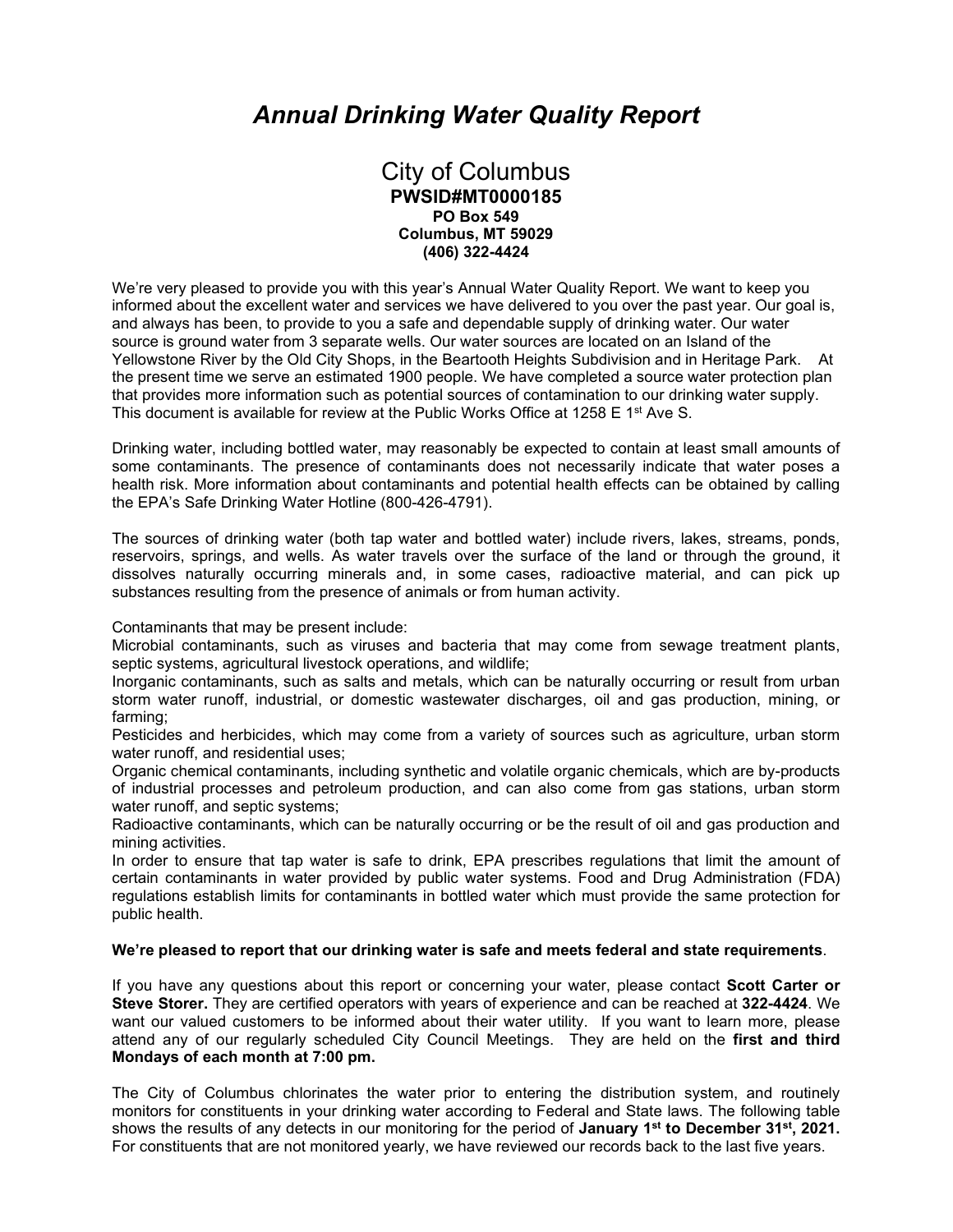We have monitored for lead and copper, and all of our samples are in compliance with the Lead and Copper Rule. If present, elevated levels of lead can cause serious health problems, especially for pregnant women and young children. Lead in drinking water is primarily from materials and components associated with service lines and home plumbing. The City of Columbus is responsible for providing high quality drinking water, but cannot control the variety of materials used in plumbing components. When your water has been sitting for several hours, you can minimize the potential for lead exposure by flushing your tap for 30 seconds to 2 minutes before using water for drinking or cooking. If you are concerned about lead in your water, you may wish to have your water tested. Information on lead in drinking water, testing methods, and steps you can take to minimize exposure is available from the Safe Drinking Water Hotline or at http://www.epa.gov/safewater/lead.

| Parameter Date |      | 90th % value |     | Units Action level Source of Contamination |
|----------------|------|--------------|-----|--------------------------------------------|
| ∟ead           | 2020 |              | ppb | Household plumbing                         |
| Copper         | 2020 | .) 443       | ppm | Household plumbing                         |

In the tables above and below you will find many terms and abbreviations you might not be familiar with. To help you better understand these terms we've provided the following definitions:

*Parts per billion (ppb) or Micrograms per liter (ug/l)* - one part per billion corresponds to one minute in 2000 years or a single penny in \$10,000,000.

*Parts per million (ppm) or Milligrams per liter (mg/l)* - one part per million corresponds to one minute in two years or a single penny in \$10,000.

*Action Level* - the concentration of a contaminant which if exceeded, triggers treatment or other requirements which a water system must follow.

*Treatment Technique (TT)* - (mandatory language) a treatment technique is a required process intended to reduce the level of a contaminant in drinking water.

*Maximum Contaminant Level* - (mandatory language) The "Maximum Allowed" (MCL) is the highest level of a contaminant that is allowed in drinking water. MCLs are set as close to the MCLGs as feasible using the best available treatment technology.

*Maximum Contaminant Level Goal* - (mandatory language) The "Goal" (MCLG) is the level of a contaminant in drinking water below which there is no known or expected risk to health. MCLGs allow for a margin of safety.

*Picocuries per liter (pCi/L)-P*icocuries per liter is a measure of the radioactivity in water.

We're proud that your drinking water meets or exceeds all Federal and State requirements. We have learned through our monitoring and testing that some constituents have been detected. The EPA has determined that your water **IS SAFE** at these levels

MCL's are set at very stringent levels. To understand the possible health effects described for many regulated constituents, a person would have to drink 2 liters of water every day at the MCL level for a lifetime to have a one-in-a-million chance of having the described health effect.

Some people may be more vulnerable to contaminants in drinking water than the general population. Immuno-compromised persons such as persons with cancer undergoing chemotherapy, persons who have undergone organ transplants, people with HIV/AIDS or other immune system disorders, some elderly, and infants can be particularly at risk from infections. These people should seek advice about drinking water from their health care providers. EPA/CDC guidelines on appropriate means to lessen the risk of infection by cryptosporidium and other microbiological contaminants are available from the Safe Drinking Water Hotline (800-426-4791).